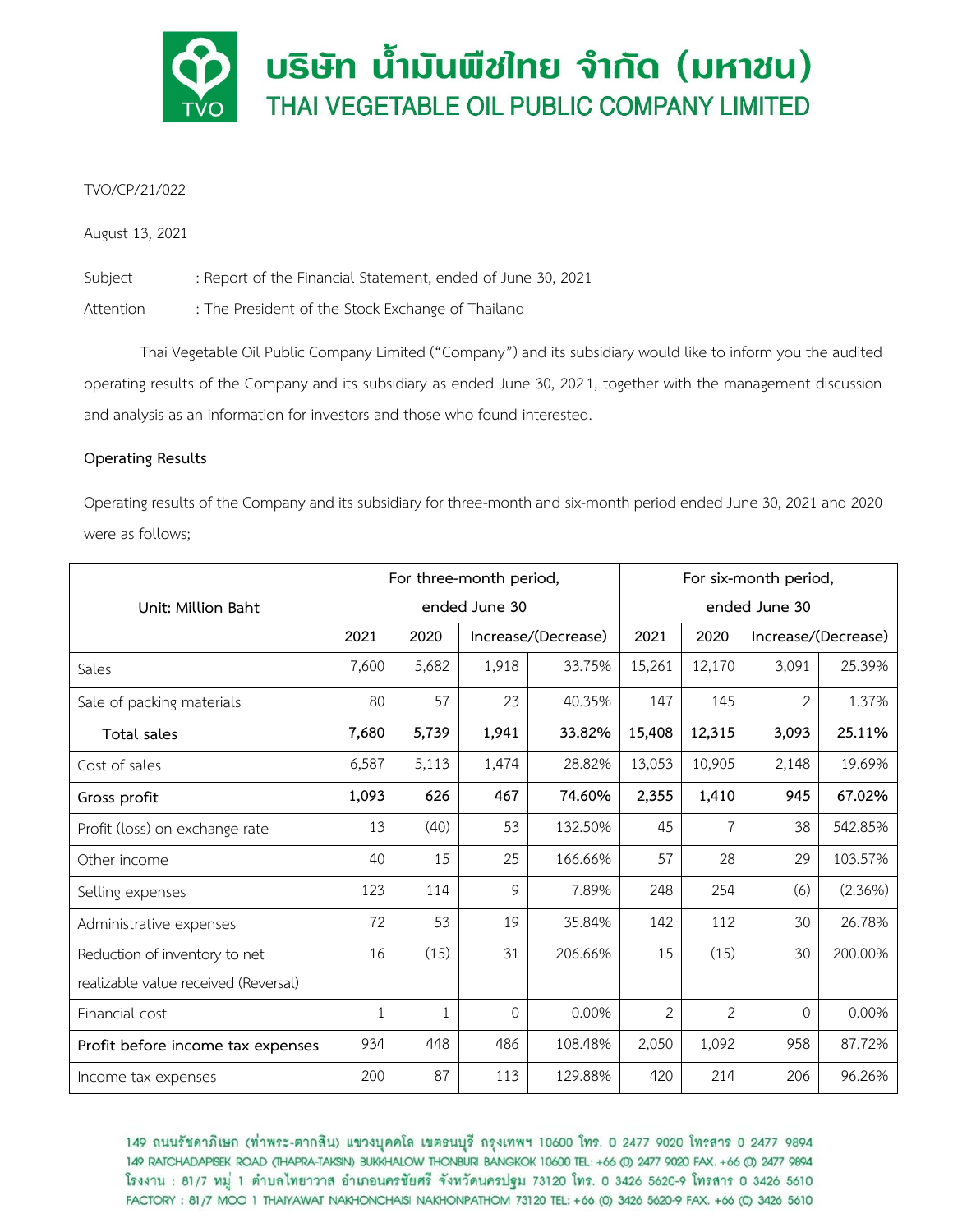|                                   | For three-month period, |      |                     |             | For six-month period, |      |                     |          |
|-----------------------------------|-------------------------|------|---------------------|-------------|-----------------------|------|---------------------|----------|
| Unit: Million Baht                | ended June 30           |      |                     |             | ended June 30         |      |                     |          |
|                                   | 2021                    | 2020 | Increase/(Decrease) |             | 2021                  | 2020 | Increase/(Decrease) |          |
| Net profit attributable to equity | 726                     | 341  | 385                 | 112.90%     | 1,609                 | 835  | 774                 | 92.69%   |
| holders of the Company            |                         |      |                     |             |                       |      |                     |          |
| Non-controlling interests of the  | 8                       | 20   | (12)                | $(60.00\%)$ | 21                    | 43   | (22)                | (51.16%) |
| subsidiaries                      |                         |      |                     |             |                       |      |                     |          |

In the second quarter of 2021, the Company and its subsidiary had a net profit Baht 726 million, increased by Bath 385 million or 112.90% from Baht 341 million when compared to the same quarter of 2020. The main reasons were;

## **1. Sales Revenues**

The Company and its subsidiary had total sales revenue of Baht 7,680 million, increased by Baht 1,941 million or 33.82% from Baht 5,739 million when compared to second quarter of 2020. The sales revenue of the Company from sales of products was Baht 7,600 million, increased by Baht 1,918 million or 33.75% from Baht 5,682 million when compared to second quarter of 2020, and the revenue from sales of packaging materials was Baht 80 million, increased by Baht 23 million or 40.35% from Baht 57 million when compared to the second quarter of 2020. The details were as follows;

- **Revenue from sales of soybean meal and other animal feed ingredients** increased when compared to the second quarter of 2020, mainly due to the increase in selling prices which in line with the soybean meal prices in the domestic and global markets that have been rising since the end of 2020, as a result of the soybean crop damage in the United States. In addition, the rising price of soybean meal in the global market have caused concern among soybean meal importers and thus decreased the import volume of soybean meal. Therefore, the domestic crushing plants have benefited throughout the first half of 2021, causing growth in the soybean meal sales volume in the first half of 2021 compared to the same period last year.
- **Revenue from sales of refined soybean oil** increased when compared to the second quarter of 2020, mainly due to the increase in selling prices which in line with the rising prices of all vegetable oils in the global market. The global vegetable oil stocks are at their lowest level in nearly 10 years. Moreover, palm oil-producing countries such as Malaysia and Indonesia have faced labor shortages in harvesting during the COVID-19 pandemic, causing palm oil inventories both international and domestic that even though increased seasonally, but still to remain at the lowest in the last 5 years. The pricing gap between palm oil and soybean oil is still at competitive level, as a result, sales volume in the soybean oil products continued to grow.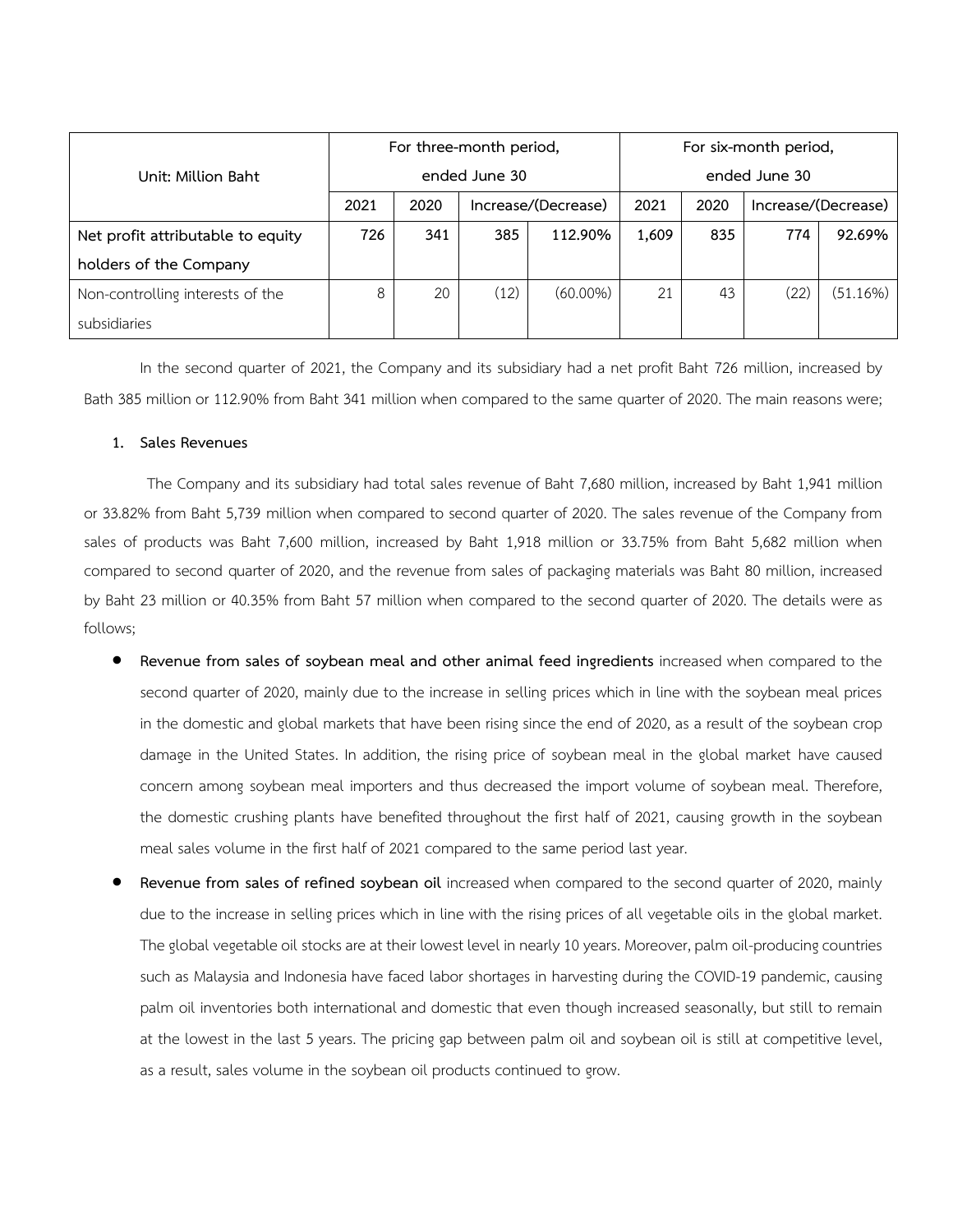• **Revenue from sales of packaging materials** increased when compared to the second quarter of 2020, mainly due to the increase in sales of the preform and drinking water packaging sectors.

### **2. Cost of Sales and Gross Profits**

The Company and its subsidiary's cost of sales was Baht 6,587 million, increased by Baht 1,474 million or 28.82% from Baht 5,113 million in accordance with the sales revenue. The gross profits of the Company and its subsidiary was Baht 1,093 million, increased by Baht 467 million or up by 74.60% from Baht 626 million when compared to the second quarter of 2020. The main reasons were;

- **Cost of Sales and Gross Profits of the Company:** The Company's cost of sales increased when compared to the second quarter of 2020, mainly due to the rising of soybean price in the global market and the sales volume of animal feed ingredient also increased. Meanwhile, the sales volume of soybean oil products remained stable similar to the same period last year. However, the Company was able to increase the selling price. The Company's gross profit increased compared to the second quarter of 2020 because the sales revenue rose at a higher rate than the increase in the cost of sales.
- **Cost of Sales and Gross Profits of the Company's subsidiary:** The cost of sales of the Company's subsidiaries increased in accordance with higher sales volume when compared to the second quarter of 2020. Moreover, the rising of plastic pellet prices, which was in the same direction as crude oil prices, have caused increasing in main raw material cost for packaging production in the second quarter of 2021, while the selling prices were relatively stable. As a result, the subsidiary's gross profit decreased compared to the second quarter of 2020.

#### **3. Gain (Loss) on Exchange Rate**

The Company has managed to hedge foreign exchange risk by entering into a forward exchange contract in conjunction with the depreciation of Thai Baht, therefore the Company realized gain on the foreign exchange rate in the second quarter of 2021 amounted to Baht 13 million.

## **4. Other income**

The Company and its subsidiaries had other income of Baht 40 million, increased by Baht 25 million or 166.66% from Baht 15 million when compared to the second quarter of 2020, mainly due to the increase in dividend income, the sale of unused assets and the reversal the promotional expenses.